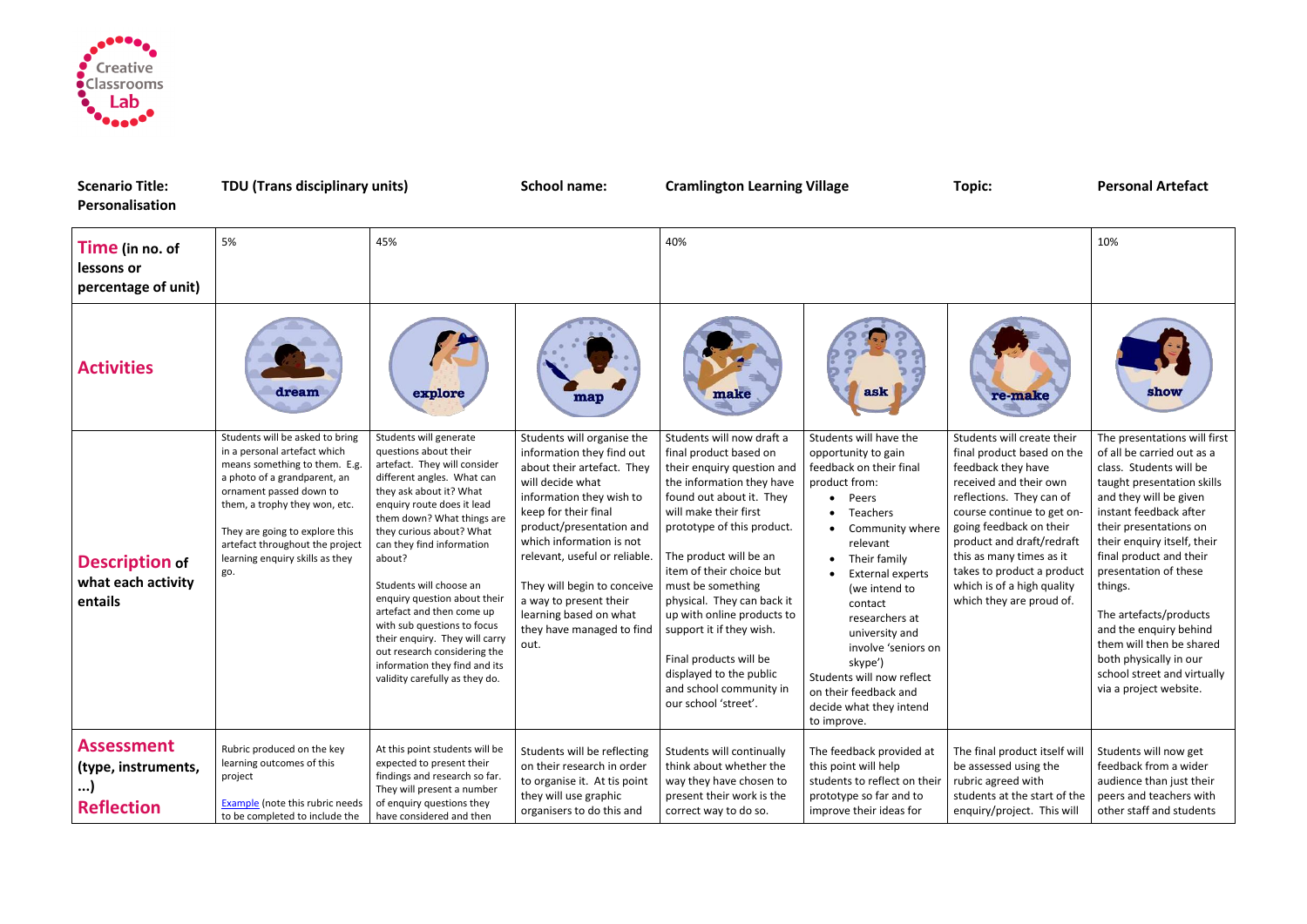

| (reflecting upon     | ability to use information found | justify their chosen question                                                                                                                                                                  | staff and peers will discuss | They will draft, redraft and | their final product. It is                                                                               | be done                                                                             |
|----------------------|----------------------------------|------------------------------------------------------------------------------------------------------------------------------------------------------------------------------------------------|------------------------------|------------------------------|----------------------------------------------------------------------------------------------------------|-------------------------------------------------------------------------------------|
| one's learning and   | to create high quality products  | as well as give reasons for                                                                                                                                                                    | these with them to help      | refine their work based on   | still appropriate for                                                                                    | teacher.                                                                            |
|                      | and to present that information  | discarding some of their                                                                                                                                                                       | them make the correct        | feedback and their own       | students to decide that                                                                                  |                                                                                     |
| reporting activity   | effectively to others)           | other questions.                                                                                                                                                                               | decisions when organising    | reflections.                 | they need more research                                                                                  | The rese                                                                            |
| status and progress) |                                  | They will show all possible<br>research routes arising from<br>their personal artefact and<br>will again explain which route<br>makes them curious and<br>what information they have<br>found. | the information.             |                              | or information about their<br>chosen enquiry question<br>in order to make a high<br>quality end product. | will also<br>part of t<br>final pro<br>the stud<br>reflect o<br>perform<br>their ow |
|                      |                                  | Students will have to explain<br>why they think their research<br>is reliable and accurate.                                                                                                    |                              |                              |                                                                                                          |                                                                                     |

| be done formally by the      | around the campus able    |
|------------------------------|---------------------------|
| teacher.                     | to leave virtual          |
|                              | 'augmented reality'       |
| The research carried out     | comments about the        |
| will also be assessed as     | work. External visitors   |
| part of this, not just the   | and experts will also be  |
| final product itself as will | invited to comment on the |
| the students ability to      | final work and to leave   |
| reflect on their             | their reflections.        |
| performance and evaluate     |                           |
| their own work.              |                           |
|                              |                           |
|                              |                           |
|                              |                           |
|                              |                           |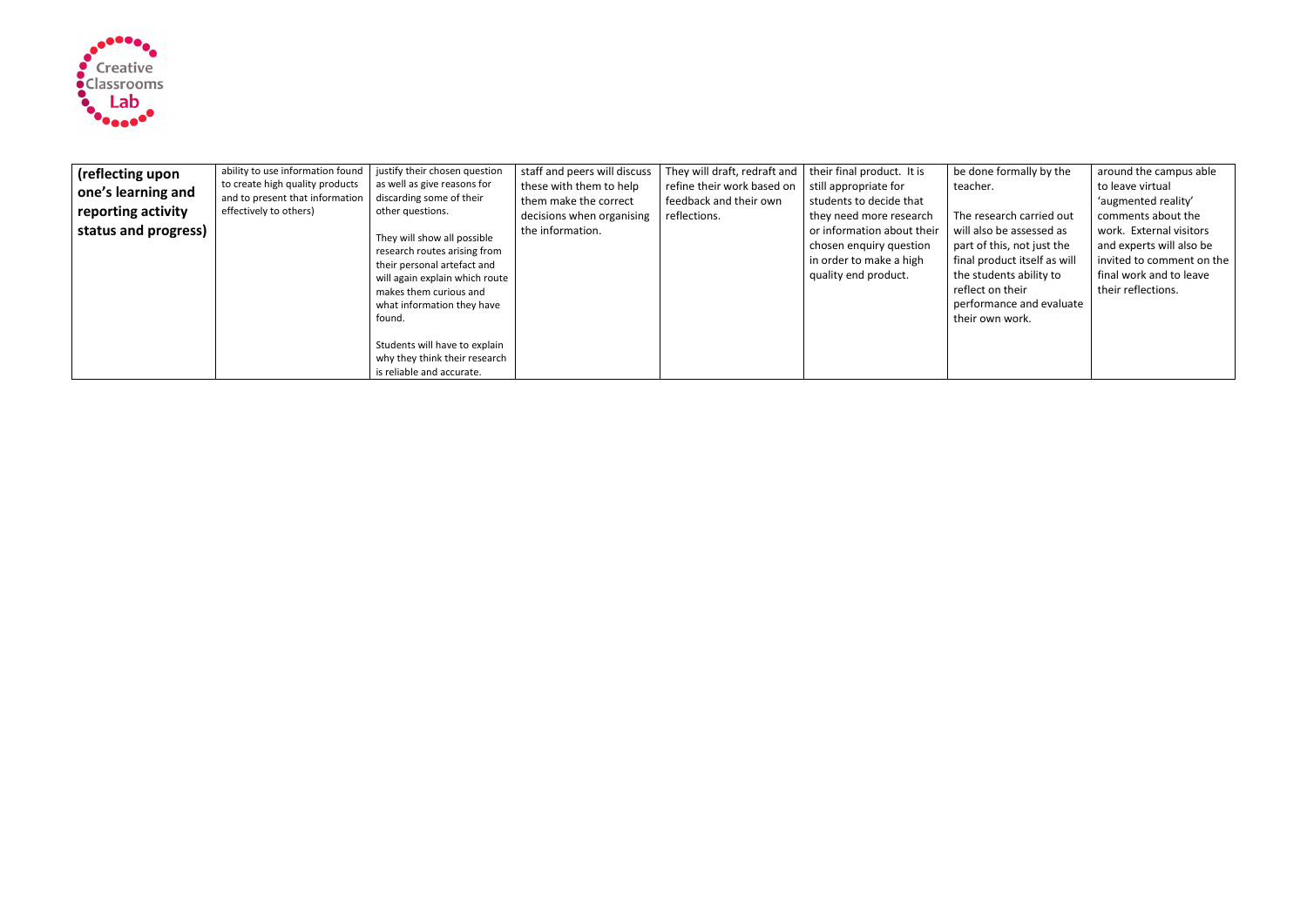

| <b>Activities</b>                                                                     | <b>Dream</b>                                                                                                                                                                                                                                                                                                                                                                                                                                                                                                                                                                                                                                                                                                                                                                                                                                                                                                                                                                                                                                                                                                                                                                                                       | <b>Explore</b>                                                                                                                                                                                                                 | <b>Map</b>                                                                                                                    | <b>Make</b>                                                                                                                                                                                                                                                                                                                                                                                         | <b>Ask</b>                                                                                                                                                                                                                                                                                                                                                                         | Re-make                                                                                                                                                                                                                                                                                                                                                                                                   | Show                                                                                                                      |
|---------------------------------------------------------------------------------------|--------------------------------------------------------------------------------------------------------------------------------------------------------------------------------------------------------------------------------------------------------------------------------------------------------------------------------------------------------------------------------------------------------------------------------------------------------------------------------------------------------------------------------------------------------------------------------------------------------------------------------------------------------------------------------------------------------------------------------------------------------------------------------------------------------------------------------------------------------------------------------------------------------------------------------------------------------------------------------------------------------------------------------------------------------------------------------------------------------------------------------------------------------------------------------------------------------------------|--------------------------------------------------------------------------------------------------------------------------------------------------------------------------------------------------------------------------------|-------------------------------------------------------------------------------------------------------------------------------|-----------------------------------------------------------------------------------------------------------------------------------------------------------------------------------------------------------------------------------------------------------------------------------------------------------------------------------------------------------------------------------------------------|------------------------------------------------------------------------------------------------------------------------------------------------------------------------------------------------------------------------------------------------------------------------------------------------------------------------------------------------------------------------------------|-----------------------------------------------------------------------------------------------------------------------------------------------------------------------------------------------------------------------------------------------------------------------------------------------------------------------------------------------------------------------------------------------------------|---------------------------------------------------------------------------------------------------------------------------|
| <b>Teaming and</b><br>collaboration,<br><b>Individual</b><br>work,<br>Personalisation | Individual task with the<br>opportunity to gain ideas and<br>feedback from parents, teachers<br>and peers.<br>The project itself is highly<br>personalised due to the nature<br>of choosing an artefact which<br>'means something' to the<br>student. This should help to<br>engage students at a personal<br>level. As they will be choosing<br>their own enquiry question and<br>method of presenting their<br>findings as a final product the<br>project will be highly<br>personalised with the teacher<br>actively guiding the student<br>towards questions and products<br>of an appropriate challenge.<br>The enquiry allows for as much<br>feedback as is appropriate and<br>needed as it progresses from a<br>variety of sources. The teacher<br>will be able to provide a number<br>of tools to support and stretch<br>students where needed such as<br>sentence starters, writing<br>frames, graphic organisers, etc.<br>The rubric for the project is split<br>into novice, apprentice, expert<br>and coach. Students will find<br>their own route through this<br>criteria and will be set<br>appropriate targets which will<br>undoubtedly influence the<br>scope and direction of their<br>enquiry, | Individual task with the<br>opportunity to gain ideas<br>and feedback from parents,<br>teachers and peers.<br>There will be some<br>opportunities for<br>collaboration where enquiry<br>questions overlap (if<br>appropriate). | Individual task which will<br>become collaborative<br>when feedback is needed.                                                | Most likely to be an individual<br>task however, we will be<br>open to students working<br>together on larger products if<br>their enquiry questions are<br>significantly related and they<br>may learn from working with<br>each other.<br>As with the rest of the project<br>critique will be key and<br>students will work together to<br>advise each other and offer<br>advice for improvement. | The specific method used<br>to critique work will<br>require groups of students<br>to work together to<br>establish critique<br>principles and to use these<br>correctly. It will help<br>students to understand<br>how to work well<br>together, give constructive<br>feedback, receive and act<br>upon feedback and how to<br>structure this type of<br>conversation in a group. | Most likely to be an<br>individual task however,<br>we will be open to<br>students working together<br>on larger products if their<br>enquiry questions are<br>significantly related and<br>they may learn from<br>working with each other.<br>As with the rest of the<br>project critique will be key<br>and students will work<br>together to advise each<br>other and offer advice for<br>improvement. | It may be that the final<br>online showcase of the<br>project requires a<br>collaborative 'group'<br>effort.              |
| <b>Digital</b><br>technologies<br>(hardware,                                          | Whilst there is scope for digital<br>technologies here we are<br>inclined not to use them.<br>Choosing the artefact is central<br>to the project and doesn't really                                                                                                                                                                                                                                                                                                                                                                                                                                                                                                                                                                                                                                                                                                                                                                                                                                                                                                                                                                                                                                                | There are plenty of<br>opportunities here to focus<br>on apps which allow<br>research such as Wapedia,<br>How stuff works, online                                                                                              | Students will use our<br>digital learning wall to<br>explore a number of<br>graphic organisers they<br>could potentially use. | Some very simple apps on the<br>galaxy tablet will be used to<br>support the creation of the<br>products. Many of the<br>products are likely to be                                                                                                                                                                                                                                                  | Similarly to previous<br>feedback students can<br>capture feedback from<br>others using the tablets.<br>They can share their                                                                                                                                                                                                                                                       | This is similar to the Ask<br>column, however, some<br>students may wish to back<br>their final product up with<br>an online artefact which                                                                                                                                                                                                                                                               | Augmented reality app<br>for feedback and<br>comments. Maybe also<br>used to allow students to<br>give more detail on the |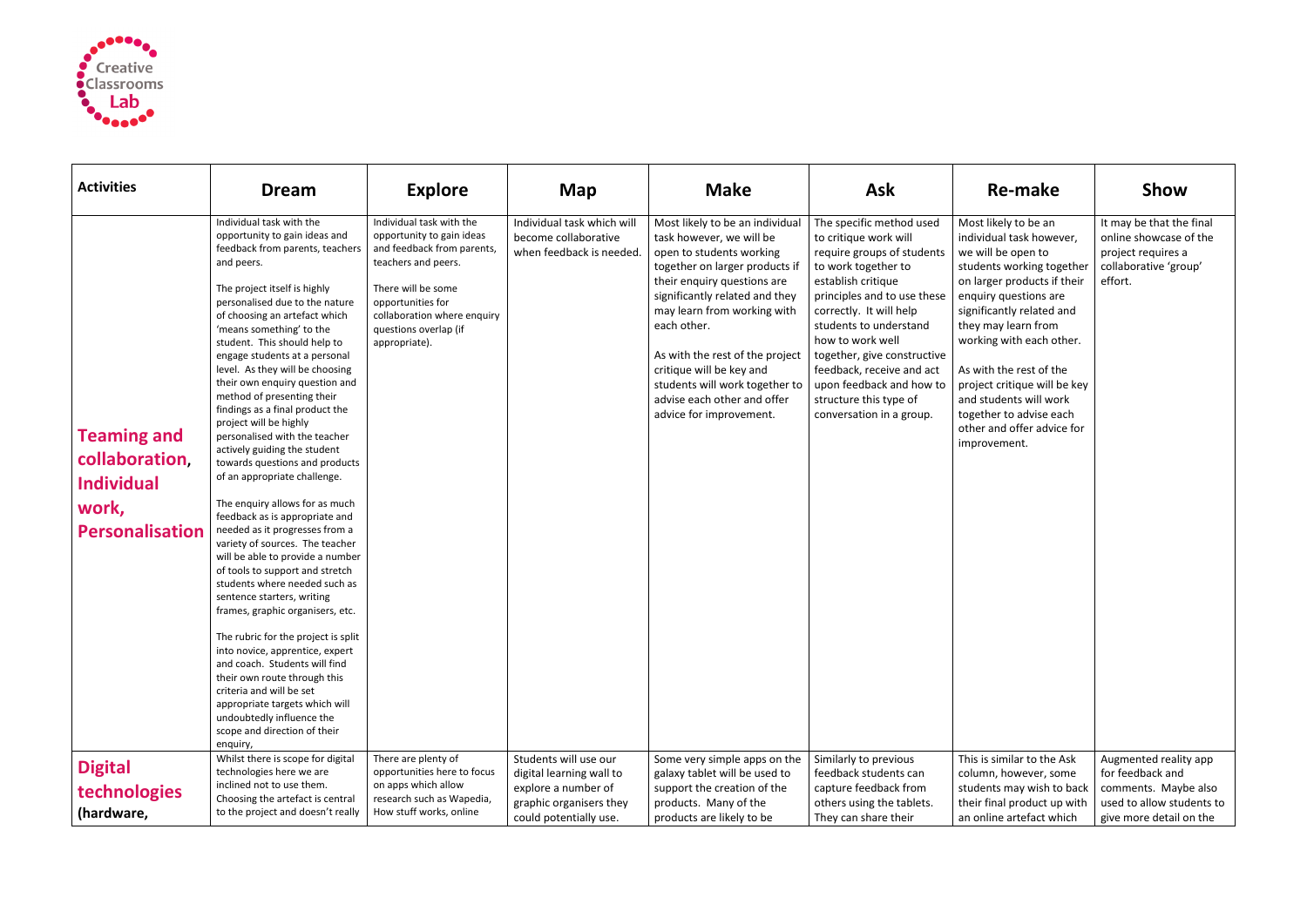

| software, web 2.0<br>tools and services,<br>)                                                                           | need any technological input.<br>We feel that keeping this low<br>tech and then using<br>technologies to explore it and<br>present about it is the best<br>approach.                                                                      | search engines. Which<br>apps/tools students choose<br>to use will depend on their<br>artefact and what they are<br>exploring. Students will be<br>introduced to tools like<br>Evernote to support the<br>collection of their research<br>and taught how to use the<br>advanced features of search<br>engines.<br>Our own custom built<br>question dice app will be<br>useful in generating<br>questions about the artefact<br>to be explored. We will<br>also use our school digital<br>learning wall to access tools<br>such as the kipling questions<br>and thinking hats to help<br>students approach coming<br>up with their enquiry<br>question from different<br>perspectives.<br>Of course the digital tools<br>for research will be<br>balanced against paper | Students will be<br>responsible for choosing<br>an appropriate graphic<br>organiser, some of which<br>can be used directly from<br>tablets, others which will<br>be completed on paper if<br>they prefer. Either way<br>their final maps will be<br>uploaded to the class blog<br>either as a digital map or<br>as a photograph taken<br>with their galaxy tablet of<br>their paper based map.<br>The tablets will also be<br>used to capture feedback<br>from others.<br>Students may choose to<br>use the app MindJet as a<br>way of organising their<br>thoughts in a mind map. | paper based or physical<br>models (students will<br>choose). Our VCOP app will<br>support students with literacy<br>needs helping them to<br>structure any written work,<br>come up with sentence<br>starters/openers/connectives,<br>etc.<br>A simple dictionary and<br>thesaurus can also be used.<br>If the question students have<br>come up with is location<br>based they can use tools such<br>as google earth or maps.<br>Students can capture their<br>drafts and initial thoughts<br>using their galaxy tablets and<br>share these with the<br>teacher/class via the class<br>blog.<br>Skitch could be a useful tool<br>for presenting photos with | products with external<br>experts or the community<br>via skype or google sites in<br>order to get feedback<br>from a much wider<br>audience. Work can also<br>be shared between classes<br>in this way.<br>Students will create some<br>sort of presentation or<br>blog post (still to be<br>decided) which will<br>explain what feedback<br>they have had, what they<br>have learnt from it and<br>what they plan to do to<br>improve their prototype<br>before making their final<br>product. | compliments it and allows<br>them to explain their<br>findings, process and<br>product in more detail.<br>Such an online product<br>could 'tell the story' of the<br>project, the enquiry<br>question and where it has<br>led. There are a wide<br>variety of tools which<br>could be used to do<br>something like this:<br>Animoto<br>Google<br>$\bullet$<br>Drive/Sites<br><b>Stop Motion Pro</b><br>Weebly<br>$\bullet$<br>Lino It<br>Skitch<br>$\bullet$<br>Etc.<br>$\bullet$ | final product. Could use<br>Aurasma, stiktu or even a<br>simple barcode next to<br>the work.<br>Online website created<br>on either google sites or<br>weebly. This will include<br>photos, videos and/or<br>audio reflections<br>captured via the Galaxy<br>Tablets.<br>An overall project website<br>will collate links to each<br>individual product<br>created by the students.<br>It may be that reflections<br>about the project itself<br>and the way in which it<br>was conducted (including<br>use of the tablets) are<br>captured on video and<br>made available on this<br>website too. |
|-------------------------------------------------------------------------------------------------------------------------|-------------------------------------------------------------------------------------------------------------------------------------------------------------------------------------------------------------------------------------------|------------------------------------------------------------------------------------------------------------------------------------------------------------------------------------------------------------------------------------------------------------------------------------------------------------------------------------------------------------------------------------------------------------------------------------------------------------------------------------------------------------------------------------------------------------------------------------------------------------------------------------------------------------------------------------------------------------------------------------------------------------------------|------------------------------------------------------------------------------------------------------------------------------------------------------------------------------------------------------------------------------------------------------------------------------------------------------------------------------------------------------------------------------------------------------------------------------------------------------------------------------------------------------------------------------------------------------------------------------------|--------------------------------------------------------------------------------------------------------------------------------------------------------------------------------------------------------------------------------------------------------------------------------------------------------------------------------------------------------------------------------------------------------------------------------------------------------------------------------------------------------------------------------------------------------------------------------------------------------------------------------------------------------------|--------------------------------------------------------------------------------------------------------------------------------------------------------------------------------------------------------------------------------------------------------------------------------------------------------------------------------------------------------------------------------------------------------------------------------------------------------------------------------------------------|-----------------------------------------------------------------------------------------------------------------------------------------------------------------------------------------------------------------------------------------------------------------------------------------------------------------------------------------------------------------------------------------------------------------------------------------------------------------------------------|----------------------------------------------------------------------------------------------------------------------------------------------------------------------------------------------------------------------------------------------------------------------------------------------------------------------------------------------------------------------------------------------------------------------------------------------------------------------------------------------------------------------------------------------------------------------------------------------------|
| <b>Learning</b><br><b>Environment(s)</b><br>(the physical or<br>virtual setting(s) in<br>which learning<br>takes place) | In the home. This is an artefact<br>students will be bringing in such<br>as a photograph or item. We<br>will encourage them to discuss<br>the project with their family to<br>help them choose an artefact<br>which they want to explore. | based sources too.<br>This will take place in the<br>school, both in the<br>classroom, in the school's<br>'knowledge café' and/or<br>break out spaces.<br>Our school VLE will be key to<br>delivering apps and sharing<br>information.                                                                                                                                                                                                                                                                                                                                                                                                                                                                                                                                 | This will take place in the<br>school, both in the<br>classroom, in the school's<br>'knowledge café' and/or<br>break out spaces.<br>Our school VLE will be key to<br>delivering apps and sharing<br>information.                                                                                                                                                                                                                                                                                                                                                                   | annotations to accompany it.<br>This will take place in the school,<br>both in the classroom, in the<br>school's 'knowledge café' and/or<br>break out spaces.<br>Our school VLE will be key to<br>delivering apps and sharing<br>information.                                                                                                                                                                                                                                                                                                                                                                                                                | This will take place in the<br>school, both in the<br>classroom, in the school's<br>'knowledge café' and/or<br>break out spaces.<br>Our school VLE will be key to<br>delivering apps and sharing<br>information.<br>Skype could be used to link<br>with other environments.                                                                                                                                                                                                                      | This will take place in the<br>school, both in the<br>classroom, in the school's<br>'knowledge café' and/or<br>break out spaces.<br>Our school VLE will be key to<br>delivering apps and sharing<br>information.                                                                                                                                                                                                                                                                  | This will take place in the<br>school, both in the<br>classroom, in the school's<br>'knowledge café' and/or<br>break out spaces.<br>Our school VLE will be key to<br>delivering apps and sharing<br>information.<br>Students will use public<br>online tools to make their<br>final work available to the<br>public.<br>Our school street will be<br>used as a public exhibition<br>space.                                                                                                                                                                                                         |